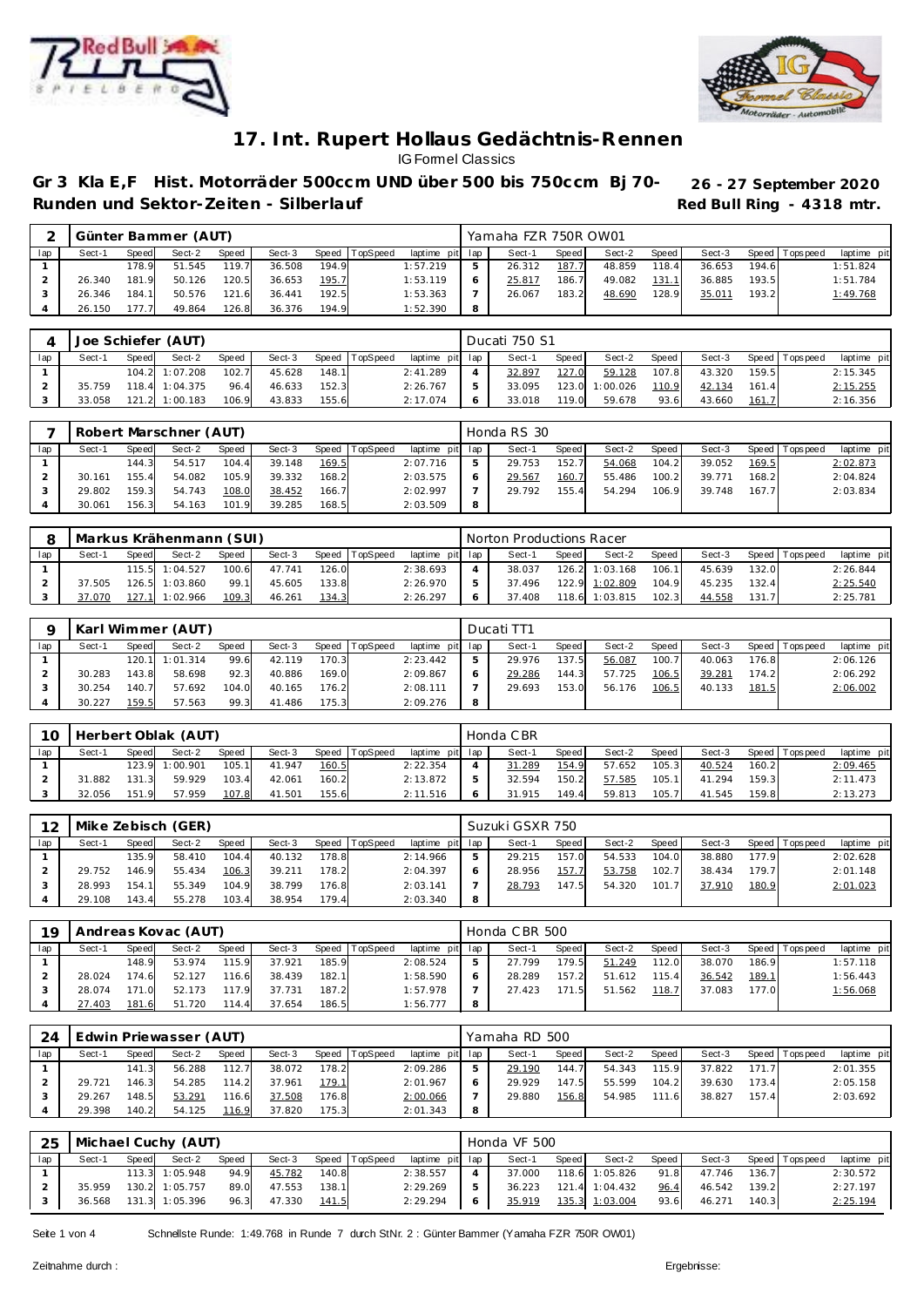



# Gr 3 Kla E,F Hist. Motorräder 500ccm UND über 500 bis 750ccm Bj 70- 26 - 27 September 2020 Runden und Sektor-Zeiten - Silberlauf **Runden und Sektor-Zeiten - Silberlauf Red Bull Ring - 4318 mtr.**

| $2-$ |        |       | Karl Schmidinger (AUT) |       |        |       |                |                 |   | Honda CBR 500 |       |        |        |        |       |                 |             |
|------|--------|-------|------------------------|-------|--------|-------|----------------|-----------------|---|---------------|-------|--------|--------|--------|-------|-----------------|-------------|
| lap  | Sect-1 | Speed | Sect-2                 | Speed | Sect-3 |       | Speed TopSpeed | laptime pit lap |   | Sect-1        | Speed | Sect-2 | Speed  | Sect-3 |       | Speed Tops peed | laptime pit |
|      |        | 168.8 | 50.294                 | 122.7 | 36.467 | 180.3 |                | 1:57.674        |   | 27.343        | 194.8 | 48.637 | 118.7  | 35.515 | 180.9 |                 | 1:51.495    |
|      | 27.322 | 198.8 | 48.989                 | 123.6 | 35.361 | 181.5 |                | 1:51.672        |   | 26.537        | 194.1 | 49.586 | 125.0  | 37.257 | 178.8 |                 | 1:53.380    |
|      | 27.220 | 187.7 | 50.987                 | 123.0 | 36.662 | 178.2 |                | 1:54.869        |   | 26.668        | 195.9 | 47.783 | 126.51 | 35.526 | 183.1 |                 | 1:49.977    |
|      | 26.937 | 188.3 | 48.860                 | 130.1 | 35.401 | 182.7 |                | 1:51.198        | 8 |               |       |        |        |        |       |                 |             |

| 35  |        |       | Gerhard Reitzelsdorfer (AUT) |       |        |       |                |                 | Honda |        |       |        |       |        |       |                   |             |
|-----|--------|-------|------------------------------|-------|--------|-------|----------------|-----------------|-------|--------|-------|--------|-------|--------|-------|-------------------|-------------|
| lap | Sect-1 | Speed | Sect-2                       | Speed | Sect-3 |       | Speed TopSpeed | laptime pit lap |       | Sect-1 | Speed | Sect-2 | Speed | Sect-3 |       | Speed   Tops peed | laptime pit |
|     |        |       | 118.0   1:02.427             | 87.1  | 43.111 | 178.5 |                | 2:28.708        |       | 28.231 | 170.7 | 54.740 | 107.4 | 38.499 | 177.9 |                   | 2:01.470    |
|     | 30.176 | 149.1 | 57.144                       | 97.5  | 40.422 | 183.4 |                | 2:07.742        |       | 28.527 | 159.3 | 53.934 | 105.5 | 38.390 | 183.1 |                   | 2:00.851    |
|     | 29.178 | 149.6 | 56.440                       | 100.9 | 39.373 | 181.5 |                | 2:04.991        |       | 28.315 | 167.5 | 55.430 | 103.8 | 38.615 | 179.7 |                   | 2:02.360    |
|     | 29.049 | 160.5 | 57.463                       | 96.1  | 39.176 | 179.4 |                | 2:05.688        | 8     |        |       |        |       |        |       |                   |             |

| 39  |        |       | Norman Breitenfellner (GER) |       |        |       |                |                 |   | Suzuki GSXR |       |        |       |        |       |                |             |
|-----|--------|-------|-----------------------------|-------|--------|-------|----------------|-----------------|---|-------------|-------|--------|-------|--------|-------|----------------|-------------|
| lap | Sect-1 | Speed | Sect-2                      | Speed | Sect-3 |       | Speed TopSpeed | laptime pit lap |   | Sect-1      | Speed | Sect-2 | Speed | Sect-3 |       | Speed Topspeed | laptime pit |
|     |        |       | 119.0 1:04.080              | 91.5  | 46.128 | 170.9 |                | 2:31.519        |   | 31.186      | 150.4 | 58.507 | 97.6  | 41.954 | 165.4 |                | 2:11.647    |
|     | 30.621 | 150.8 | 57.890                      | 99.3  | 42.702 | 168.2 |                | 2:11.213        | 5 | 31.397      | 142.4 | 59.061 | 96.3  | 43.425 | 161.7 |                | 2:13.883    |
|     | .309   | 154.1 | 59.042                      | 100.0 | 42.510 | 166.4 |                | 2:12.861        |   | 31.843      | 146.3 | 58.581 | 98.5  | 41.855 | 173.1 |                | 2:12.279    |

| 40  |        |        | Helmut Sommer (AUT) |       |        |       |                |             | Aprilia |        |        |        |       |        |        |                |             |
|-----|--------|--------|---------------------|-------|--------|-------|----------------|-------------|---------|--------|--------|--------|-------|--------|--------|----------------|-------------|
| lap | Sect-1 | Speedl | Sect-2              | Speed | Sect-3 |       | Speed TopSpeed | laptime pit | lap     | Sect-  | Speed  | Sect-2 | Speed | Sect-3 |        | Speed Topspeed | laptime pit |
|     |        | 135.1  | 57.391              | 108.0 | 39.744 | 156.5 |                | 2:15.968    | ь       | 32.533 | 140.4  | 58.130 | 107.8 | 41.668 | 148.41 |                | 2:12.331    |
|     | 31.042 | 147.3  | 55.086              | 112.0 | 39.919 | 157.9 |                | 2:06.047    | O       | 32.881 | 138.4  | 58.088 | 111.3 | 40.378 | 148.6  |                | 2:11.347    |
|     | 31.161 | 154.7  | 55.885              | 109.8 | 39.919 | 153.2 |                | 2:06.965    |         | 33.328 | 133.7. | 59.228 | 107.1 | 43.595 | 138.61 |                | 2:16.151    |
|     | 31.880 | 149.6  | 56.723              | 110.7 | 41.020 | 151.9 |                | 2:09.623    | 8       |        |        |        |       |        |        |                |             |

| 46  |        |       | Steffen Stadelmeier (AUT) |       |        |       |                |                 | Benelli GP Replika |       |               |       |        |       |                   |             |
|-----|--------|-------|---------------------------|-------|--------|-------|----------------|-----------------|--------------------|-------|---------------|-------|--------|-------|-------------------|-------------|
| lap | Sect-1 | Speed | Sect-2                    | Speed | Sect-3 |       | Speed TopSpeed | laptime pit lap | Sect-1             | Speed | Sect-2        | Speed | Sect-3 |       | Speed   Tops peed | laptime pit |
|     |        |       | 98.1 1:14.961             | 93.6  | 54.304 | 100.4 |                | 3:06.382        | 46.610             |       | 95.3 1:12.766 | 94.6  | 52.052 | 103.3 |                   | 2:51.428    |
|     | 47.301 |       | $93.8$ 1:14.612           | 94.7  | 52.933 | 100.6 |                | 2:54.846        | 45.834             |       | 97.1 1:11.318 | 97.5  | 51.305 | 104.4 |                   | 2:48.457    |
|     | 47.509 |       | 89.8 1:12.322             | 92.8  | 52.664 | 102.6 |                | 2:52.495        |                    |       |               |       |        |       |                   |             |

| .54 |        |       | Josef Gittmaier (AUT) |       |        |       |                |                 |   | Ducati Panther 650 |       |        |        |        |        |                 |             |
|-----|--------|-------|-----------------------|-------|--------|-------|----------------|-----------------|---|--------------------|-------|--------|--------|--------|--------|-----------------|-------------|
| lap | Sect-1 | Speed | Sect-2                | Speed | Sect-3 |       | Speed TopSpeed | laptime pit lap |   | Sect-1             | Speed | Sect-2 | Speed  | Sect-3 |        | Speed Tops peed | laptime pit |
|     |        | 144.0 | 58.436                | 106.3 | 40.294 | 159.3 |                | 2:16.778        | 5 | 31.272             | 159.3 | 54.921 | 116.41 | 40.392 | 153.61 |                 | 2:06.585    |
|     | 31.278 | 147.1 | 54.656                | 116.4 | 39.556 | 161.4 |                | 2:05.490        | 6 | 31.562             | 159.5 | 53.821 | 118.2  | 38.185 | 155.6  |                 | 2:03.568    |
|     | .010   | 159.1 | 54.180                | 112.5 | 39.332 | 160.0 |                | 2:04.522        |   | 31.115             | 154.9 | 53.935 | 119.5  | 38.294 | 155.6  |                 | 2:03.344    |
|     | 31.526 | 158.6 | 54.503                | 120.0 | 38.690 | 158.1 |                | 2:04.719        | 8 |                    |       |        |        |        |        |                 |             |

| 55  |        |       | Andreas Wimmer (AUT) |              |        |       |          |                 | Ducati 750 F1 |              |        |       |        |       |                   |             |
|-----|--------|-------|----------------------|--------------|--------|-------|----------|-----------------|---------------|--------------|--------|-------|--------|-------|-------------------|-------------|
| lap | Sect-1 | Speed | Sect-2               | <b>Speed</b> | Sect-3 | Speed | TopSpeed | laptime pit lap | Sect-1        | <b>Speed</b> | Sect-2 | Speed | Sect-3 |       | Speed   Tops peed | laptime pit |
|     |        | 128.5 | 59.717               | 101.1        | 42.442 | 149.8 |          | 2:21.399        | 31.757        | 147.3        | 56.272 | 105.1 | 41.132 | 149.8 |                   | 2:09.161    |
|     | 31.878 | 147.1 | 57.263               | 103.8        | 40.893 | 150.2 |          | 2:10.034        | 31.393        | 146.3        | 56.717 | 103.1 | 40.719 | 147.9 |                   | 2:08.829    |
|     | 31.801 | 142.4 | 58.474               | 104.2        | 41.328 | 148.6 |          | 2:11.603        | 31.803        | 145.5        | 56.881 | 105.1 | 40.679 | 150.0 |                   | 2:09.363    |

| 56  |        |       | Hannes Barta (AUT) |       |        |       |                |                 | Yamaha FZR 500 (3HJ) |       |                |       |        |       |                   |             |
|-----|--------|-------|--------------------|-------|--------|-------|----------------|-----------------|----------------------|-------|----------------|-------|--------|-------|-------------------|-------------|
| lap | Sect-1 | Speed | Sect-2             | Speed | Sect-3 |       | Speed TopSpeed | laptime pit lap | Sect-1               | Speed | Sect-2         | Speed | Sect-3 |       | Speed   Tops peed | laptime pit |
|     |        |       | 113.0 1:03.410     | 102.5 | 45.713 | 153.6 |                | 2:32.360        | 33.105               |       | 140.7 1:00.108 | 100.7 | 42.584 | 151.9 |                   | 2:15.797    |
|     | 32.734 |       | 136.5 1:00.849     | 94.2  | 44.074 | 148.1 |                | 2:17.657        | 33.499               | 147.7 | 59.770         | 102.5 | 44.400 | 147.3 |                   | 2:17.669    |
|     | 33.027 | 143.0 | 59.840             | 99.8  | 42.776 | 151.0 |                | 2:15.643        | 33.908               |       | 139.3 1:01.617 | 102.7 | 42.562 | 149.8 |                   | 2:18.087    |

| 63  |        |       | Jean-Marc Souvignier (LUX) |       |        |       |          |                 | Honda RS 500 |         |        |       |        |       |                |             |
|-----|--------|-------|----------------------------|-------|--------|-------|----------|-----------------|--------------|---------|--------|-------|--------|-------|----------------|-------------|
| lap | Sect-1 | Speed | Sect-2                     | Speed | Sect-3 | Speed | TopSpeed | laptime pit lap | Sect-1       | Speed I | Sect-2 | Speed | Sect-3 |       | Speed Topspeed | laptime pit |
|     |        | 158.8 | 51.922                     | 117.4 | 36.172 | 198.2 |          | 1:59.665        | 27.266       | 164.2   | 51.320 | 108.9 | 38.250 | 192.5 |                | 1:56.836    |
|     | 26.702 | 170.4 | 51.197                     | 113.9 | 36.472 | 200.0 |          | <u>1:54.371</u> | 27.262       | 171.8   | 51.618 | 109.8 | 38.588 | 193.5 |                | 1:57.468    |
|     | 26.643 | 170.4 | 50.645                     | 117.1 | 37.105 | 198.5 |          | 1:54.393        | 27.302       | 154.1   | 52.045 | 110.9 | 36.956 | 196.7 |                | 1:56.303    |
|     | 27.022 | 178.3 | 51.202                     | 113.7 | 36.288 | 199.6 |          | 1:54.512        |              |         |        |       |        |       |                |             |

| 66  |        |       | Peter Vögel (AUT) |       |        |       |                |                 |   | Ducati TT1 |       |              |       |        |       |                 |             |
|-----|--------|-------|-------------------|-------|--------|-------|----------------|-----------------|---|------------|-------|--------------|-------|--------|-------|-----------------|-------------|
| lap | Sect-1 | Speed | Sect-2            | Speed | Sect-3 |       | Speed TopSpeed | laptime pit lap |   | Sect-1     | Speed | Sect-2 Speed |       | Sect-3 |       | Speed Tops peed | laptime pit |
|     |        |       | 134.4 1:02.929    | 97.8  | 43.466 | 167.7 |                | 2:27.283        |   | 30.892     | 149.8 | 58.552       | 101.7 | 41.956 | 170.3 |                 | 2:11.400    |
|     | 32.010 | 143.8 | 59.989            | 102.3 | 43.243 | 169.0 |                | 2:15.242        |   | 31.446     | 144.3 | 58.972       | 103.1 | 43.433 | 167.2 |                 | 2:13.851    |
|     | 30.987 | 152.3 | 58.835            | 102.3 | 42.942 | 169.5 |                | 2:12.764        | 6 | 31.601     | 146.7 | 58.825       | 104.7 | 42.177 | 169.3 |                 | 2:12.603    |

Seite 2 von 4 Schnellste Runde: 1:49.768 in Runde 7 durch StNr. 2 : Günter Bammer (Yamaha FZR 750R OW01)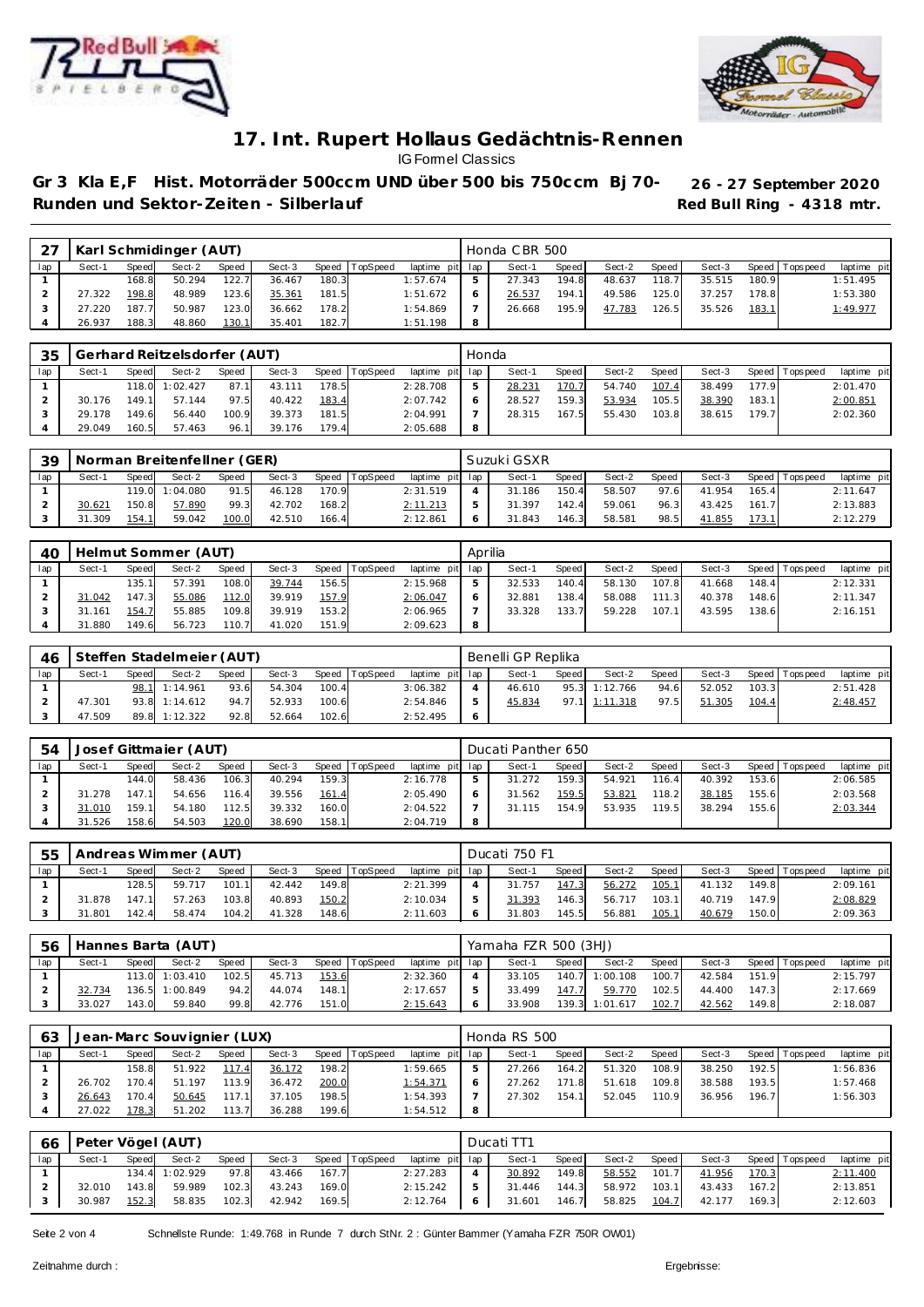



Gr 3 Kla E,F Hist. Motorräder 500ccm UND über 500 bis 750ccm Bj 70- 26 - 27 September 2020 Runden und Sektor-Zeiten - Silberlauf **Runden und Sektor-Zeiten - Silberlauf Red Bull Ring - 4318 mtr.** 

| 70  |        |       | Tobias Buschkönig (GER). |       |        |       |                |                 | Yamaha SR 500 |       |        |       |        |       |                |             |
|-----|--------|-------|--------------------------|-------|--------|-------|----------------|-----------------|---------------|-------|--------|-------|--------|-------|----------------|-------------|
| lap | Sect-1 | Speed | Sect-2                   | Speed | Sect-3 |       | Speed TopSpeed | laptime pit lap | Sect-1        | Speed | Sect-2 | Speed | Sect-3 |       | Speed Topspeed | laptime pit |
|     |        | 160.3 | 54.068                   | 115.9 | 38.439 | 157.0 |                | 2:08.360        | 30.333        | 164.2 | 53.172 | 113.7 | 38.266 | 158.8 |                | 2:01.771    |
|     | 30.972 | 165.4 | 52.778                   | 120.5 | 38.419 | 155.4 |                | 2:02.169        | 30.396        | 163.9 | 54.051 | 114.6 | 38.991 | 156.5 |                | 2:03.438    |
|     | 30.767 | 161.5 | 52.663                   | 119.2 | 37.983 | 158.6 |                | 2:01.413        | 30.751        | 163.4 | 53.187 | 113.9 | 38.711 | 153.8 |                | 2:02.649    |
|     | 30.905 | 165.7 | 52.511                   | 119.7 | 38.012 | 156.7 |                | 2:01.428        |               |       |        |       |        |       |                |             |

| 87  |        |       | Günter Heitzinger (AUT) |       |        |       |                |                 | Honda        |        |         |        |         |        |       |                 |             |
|-----|--------|-------|-------------------------|-------|--------|-------|----------------|-----------------|--------------|--------|---------|--------|---------|--------|-------|-----------------|-------------|
| lap | Sect-1 | Speed | Sect-2                  | Speed | Sect-3 |       | Speed TopSpeed | laptime pit lap |              | Sect-1 | Speed I | Sect-2 | Speed I | Sect-3 |       | Speed Tops peed | laptime pit |
|     |        | 154.5 | 55.750                  | 109.3 | 40.745 | 154.9 |                | 2:08.705        | ь            | 29.648 | 143.4   | 53.616 | 116.1   | 37.023 | 181.2 |                 | 2:00.287    |
|     | 31.004 | 148.1 | 55.536                  | 112.5 | 38.278 | 177.3 |                | 2:04.818        | <sub>o</sub> | 28.568 | 159.5   | 52.301 | 115.4   | 37.225 | 180.9 |                 | 1:58.094    |
|     | 29.070 | 159.3 | 54.417                  | 113.4 | 38.252 | 179.1 |                | 2:01.739        |              | 28.729 | 156.5   | 53.432 | 116.4   | 37.397 | 182.7 |                 | 1:59.558    |
|     | 28.510 | 157.9 | 52.755                  | 115.1 | 37.550 | 181.8 |                | 1:58.815        | 8            |        |         |        |         |        |       |                 |             |

| 90  |        |       | Dieter Fleischer (AUT) |       |        |       |                |                 | Bimota YB9 Bellaria Replica |       |        |       |        |       |                 |             |
|-----|--------|-------|------------------------|-------|--------|-------|----------------|-----------------|-----------------------------|-------|--------|-------|--------|-------|-----------------|-------------|
| lap | Sect-1 | Speed | Sect-2                 | Speed | Sect-3 |       | Speed TopSpeed | laptime pit lap | Sect-1                      | Speed | Sect-2 | Speed | Sect-3 |       | Speed Tops peed | laptime pit |
|     |        | 137.0 | 56.733                 | 116.4 | 40.169 | 160.7 |                | 2:14.108        | 31.168                      | 156.1 | 55.076 | 117.4 | 41.494 | 159.1 |                 | 2:07.738    |
|     | 31.626 | 143.6 | 55.484                 | 115.4 | 40.060 | 159.3 |                | 2:07.170        | 31.491                      | 145.1 | 54.700 | 118.2 | 39.318 | 154.9 |                 | 2:05.509    |
|     | 31.273 | 151.7 | 54.550                 | 115.6 | 39.707 | 155.4 |                | 2:05.530        | 31.509                      | 149.4 | 55.510 | 119.2 | 40.344 | 153.6 |                 | 2:07.363    |
|     | 30.880 | 161.7 | 53.805                 | 121.3 | 39.523 | 159.3 |                | 2:04.208        |                             |       |        |       |        |       |                 |             |

| $\Omega$ 1 |        |       | Werner Quiring (GER) |              |        |       |                  |             |     | Honda CBR 600 |       |        |       |        |       |                 |             |
|------------|--------|-------|----------------------|--------------|--------|-------|------------------|-------------|-----|---------------|-------|--------|-------|--------|-------|-----------------|-------------|
| lap        | Sect-1 | Speed | Sect-2               | <b>Speed</b> | Sect-3 |       | Speed   TopSpeed | laptime pit | lap | Sect-1        | Speed | Sect-2 | Speed | Sect-3 |       | Speed Tops peed | laptime pit |
|            |        | 131.1 | 59.153               | 102.7        | 42.087 | 165.6 |                  | 2:20.735    | b.  | 30.081        | 147.9 | 55.166 | 106.1 | 39.526 | 170.3 |                 | 2:04.773    |
|            | 30.540 | 137.9 | 56.671               | 103.3        | 40.568 | 169.3 |                  | 2:07.779    | O   | 30.020        | 148.1 | 55.714 | 106.9 | 38.682 | 168.0 |                 | 2:04.416    |
|            | 30.371 | 147.3 | 55.688               | 108.2        | 39.819 | 168.5 |                  | 2:05.878    |     | 29.536        | 152.3 | 55.351 | 94.9  | 39.453 | 171.2 |                 | 2:04.340    |
|            | 29.732 | 147.9 | 56.292               | 102.3        | 39.675 | 167.4 |                  | 2:05.699    | 8   |               |       |        |       |        |       |                 |             |

| -98 | Konrad Hess (GER) |       |          |         |        |  |                |                 | Benelli Quadro 500 Renze Pasolini |       |       |        |       |        |  |                   |             |  |
|-----|-------------------|-------|----------|---------|--------|--|----------------|-----------------|-----------------------------------|-------|-------|--------|-------|--------|--|-------------------|-------------|--|
| lap | Sect-             | Speed | Sect-2   | Speed   | Sect-3 |  | Speed TopSpeed | laptime pit lap |                                   | Sect- | Speed | Sect-2 | Speed | Sect-3 |  | Speed   Tops peed | laptime pit |  |
|     |                   | 113.6 | 1:15.258 | 81<br>4 | Pit In |  |                | 3:57.604        |                                   |       |       |        |       |        |  |                   |             |  |

| 100 |        | Patrick Buschkönig (GER) |        |       |        | Yamaha SR 500 |                |                 |   |        |       |        |         |        |       |                 |             |
|-----|--------|--------------------------|--------|-------|--------|---------------|----------------|-----------------|---|--------|-------|--------|---------|--------|-------|-----------------|-------------|
| lap | Sect-1 | Speed                    | Sect-2 | Speed | Sect-3 |               | Speed TopSpeed | laptime pit lap |   | Sect-1 | Speed | Sect-2 | Speed I | Sect-3 |       | Speed Tops peed | laptime pit |
|     |        | 163.4                    | 53.614 | 116.9 | 37.908 | 154.3         |                | 2:04.970        |   | 30.952 | 162.2 | 52.195 | 119.5   | 37.473 | 153.2 |                 | 2:00.620    |
|     | 31.119 | 161.9                    | 52.890 | 118.7 | 37.711 | 154.3         |                | 2:01.720        |   | 30.963 | 161.9 | 52.065 | 120.5   | 37.566 | 153.4 |                 | 2:00.594    |
|     | 30.957 | 162.7                    | 52.750 | 116.4 | 37.835 | 154.1         |                | 2:01.542        |   | 30.579 | 161.9 | 51.997 | 120.8   | 37.739 | 152.8 |                 | 2:00.315    |
|     | 30.469 | 162.7                    | 52.386 | 117.1 | 37.590 | 154.5         |                | 2:00.445        | 8 |        |       |        |         |        |       |                 |             |

|     | 120   Tanja Barta (AUT) |       |                |       | Kawasaki GPZ 500R |       |                |                 |   |        |       |                |       |        |       |                   |             |
|-----|-------------------------|-------|----------------|-------|-------------------|-------|----------------|-----------------|---|--------|-------|----------------|-------|--------|-------|-------------------|-------------|
| lap | Sect-1                  | Speed | Sect-2         | Speed | Sect-3            |       | Speed TopSpeed | laptime pit lap |   | Sect-1 | Speed | Sect-2         | Speed | Sect-3 |       | Speed   Tops peed | laptime pit |
|     |                         |       | 109.7 1:12.109 | 88.4  | 48.942            | 148.4 |                | 2:50.099        |   | 37.370 |       | 116.0 1:09.597 | 88.8  | 47.680 | 146.5 |                   | 2:34.647    |
|     | 37.586                  |       | 100.7 1:12.605 | 87.9  | 48.292            | 147.5 |                | 2:38.483        | 5 | 37.416 |       | 115.9 1:09.989 | 91.5  | Pit In |       |                   | 2:52.350    |
|     | 37.666                  |       | 102.8 1:11.023 | 89.6  | 48.713            | 141.5 |                | 2:37.402        | O |        |       |                |       |        |       |                   |             |

| 121 | Bernhard Oehlzand (AUT) |       |                |       |        |       |                |                 |  | Honda VF 500F |       |                |       |        |       |                |             |  |  |  |
|-----|-------------------------|-------|----------------|-------|--------|-------|----------------|-----------------|--|---------------|-------|----------------|-------|--------|-------|----------------|-------------|--|--|--|
| lap | Sect-1                  | Speed | Sect-2         | Speed | Sect-3 |       | Speed TopSpeed | laptime pit lap |  | Sect-1        | Speed | Sect-2         | Speed | Sect-3 |       | Speed Topspeed | laptime pit |  |  |  |
|     |                         |       | 117.5 1:04.828 | 92.8  | 46.244 | 148.1 |                | 2:33.767        |  | 33.481        |       | 130.7 1:01.743 | 95.7  | 43.828 | 152.1 |                | 2:19.052    |  |  |  |
|     | 34.073                  | 132.9 | 1:02.035       | 91.8  | 44.743 | 148.8 |                | 2:20.851        |  | 33.413        |       | 138.4 1:00.788 | 99.3  | 44.013 | 149.2 |                | 2:18.214    |  |  |  |
|     | 33.747                  |       | 118.0 1:02.357 | 88.2  | 44.210 | 152.1 |                | 2:20.314        |  | 33.647        |       | 131.3 1:02.171 | 93.9  | 43.389 | 153.0 |                | 2:19.207    |  |  |  |

| 134 |              |       | Georg Neuberger (GER) |       |        |       |          |                 | Suzuki RG 500 |        |       |        |       |        |       |                 |             |  |  |
|-----|--------------|-------|-----------------------|-------|--------|-------|----------|-----------------|---------------|--------|-------|--------|-------|--------|-------|-----------------|-------------|--|--|
| lap | Sect-1       | Speed | Sect-2                | Speed | Sect-3 | Speed | TopSpeed | laptime pit lap |               | Sect-1 | Speed | Sect-2 | Speed | Sect-3 |       | Speed Tops peed | laptime pit |  |  |
|     |              | 137.5 | 58.854                | 105.3 | 40.972 | 162.2 |          | 2:16.456        | ь             | 29.699 | 153.4 | 55.841 | 95.9  | 40.525 | 176.2 |                 | 2:06.065    |  |  |
|     | 30.872       | 135.1 | 58.667                | 96.1  | 42.252 | 129.7 |          | 2:11.791        | 6             | 30.723 | 142.4 | 56.401 | 105.1 | 40.026 | 175.6 |                 | 2:07.150    |  |  |
|     | .170<br>.34. | 131.9 | 57.968                | 98.0  | 40.404 | 172.8 |          | 2:12.542        |               | 30.716 | 145.3 | 56.303 | 105.1 | 40.586 | 177.3 |                 | 2:07.605    |  |  |
|     | 30.103       | 150.0 | 56.676                | 99.6  | 40.458 | 178.8 |          | 2:07.237        | 8             |        |       |        |       |        |       |                 |             |  |  |

| 1451 |        |       | Manfred Mitterndorfer (AUT) |       |        |       |                |                 | Honda PC 20 |        |       |        |       |        |       |                 |             |  |  |
|------|--------|-------|-----------------------------|-------|--------|-------|----------------|-----------------|-------------|--------|-------|--------|-------|--------|-------|-----------------|-------------|--|--|
| lap  | Sect-1 | Speed | Sect-2                      | Speed | Sect-3 |       | Speed TopSpeed | laptime pit lap |             | Sect-1 | Speed | Sect-2 | Speed | Sect-3 |       | Speed Tops peed | laptime pit |  |  |
|      |        | 171.5 | 49.530                      | 131.1 | 36.038 | 188.5 |                | 1:56.185        | 5           | 26.570 | 186.7 | 48.793 | 124.7 | 36.386 | 186.5 |                 | 1:51.749    |  |  |
|      | 27.125 | 184.1 | 49.431                      | 126.5 | 36.338 | 183.7 |                | 1:52.894        | 6           | 26.500 | 170.4 | 49.673 | 134.0 | 36.944 | 186.9 |                 | 1:53.117    |  |  |
|      | 26.953 | 182.6 | 50.026                      | 132.0 | 36.217 | 186.5 |                | 1:53.196        |             | 26.784 | 187.3 | 48.817 | 134.3 | 35.010 | 189.8 |                 | 1:50.611    |  |  |
|      | 26.743 | 178.9 | 49.514                      | 130.1 | 36.049 | 189.1 |                | 1:52.306        | 8           |        |       |        |       |        |       |                 |             |  |  |